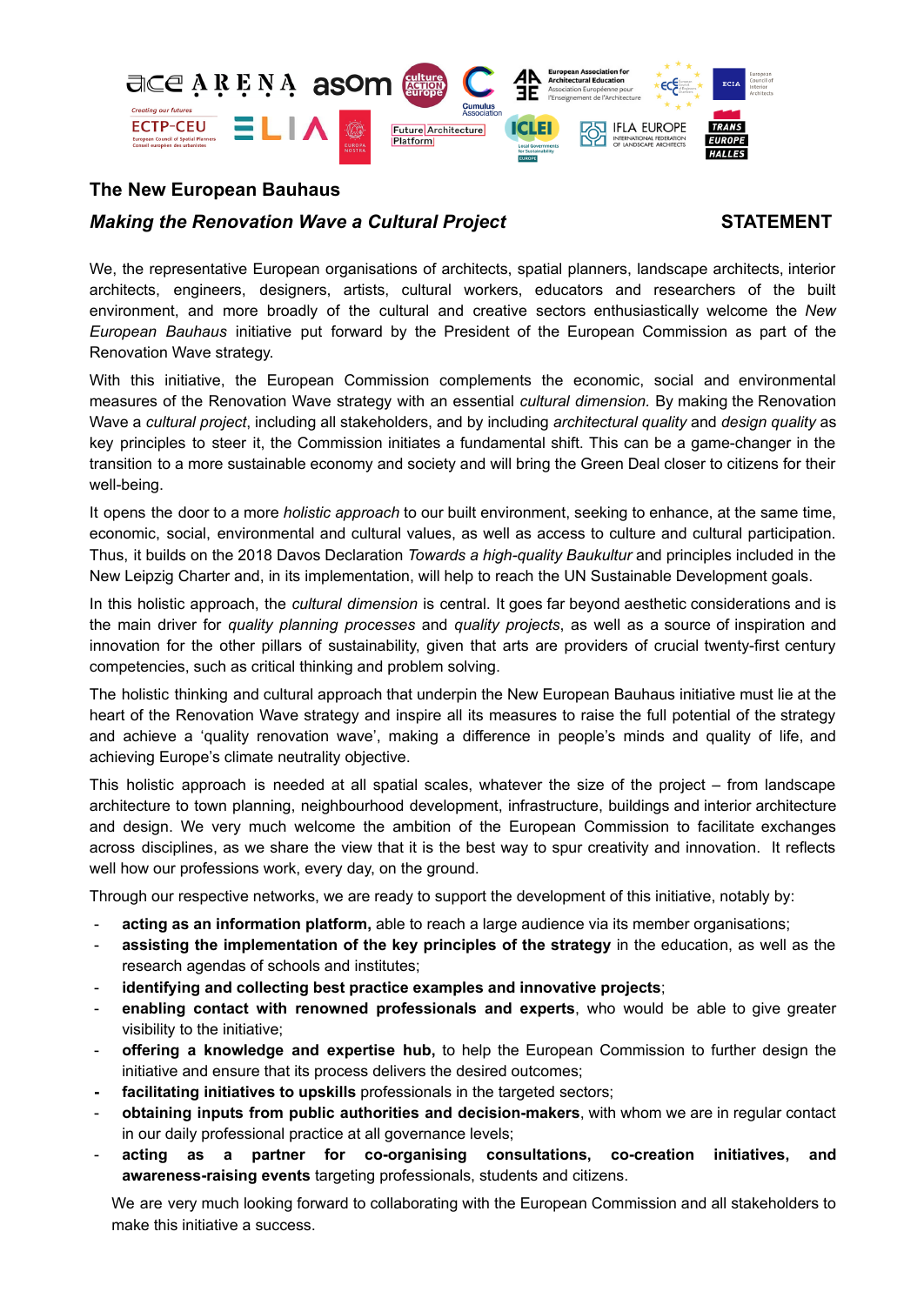## **This statement is endorsed by the following pan-European organisations:**

companies, universities and design schools.

the development of sustainable and inclusive societies.



The [Architects'](http://www.ace-cae.eu/) Council of Europe (ACE) is the representative organisation for the architectural profession at European level. Its membership consists of 43 Member Organisations, which are the regulatory and professional representative bodies in all EU Member States, UK, Switzerland and Norway. Through them, the ACE represents the interests of 562.000 architects from 31 countries in Europe.

The [Architectural](http://www.arena-architecture.eu/) Research European Network Association (ARENA) is an open, inclusive and comprehensive network for architectural researchers across Europe. Founded in 2013, ARENA at present consists of 38 research centre representatives from 35 institutions in 15 different European countries.

The Alliance for Solar Mobility [\(ASOM\)](http://asom.solar/) aims to become the cooperative European platform to establish and foster Solar Mobility. We share a vision of solar powered, eco-positive electric transport, a passion for functional and beautiful products and multi-disciplinary engineering and design. ASOM's members are research institutes,

asom

ARENA











Culture Action [Europe](https://cultureactioneurope.org/) (CAE) is the major European network of cultural networks, organisations, artists, activists, academics and policymakers. It is the first port of call for informed opinion and debate about arts and cultural policy in the EU. As the only intersectoral network, it brings together all practices in culture, from the performing arts to literature, the visual arts, design and cross-arts initiatives, to community centres and activist groups. CAE believes in the value and values of culture and its contribution to

[Cumulus](https://www.cumulusassociation.org/) is the leading global association to serve art and design education and research. It is a forum for partnership and transfer of knowledge and best practices; with more than 340 members in 61 countries around the world and over 50 bilateral institutional partners. In 2021 in Europe Cumulus has 155 university members. Cumulus community represents a committed advocate for the positive role of designers and artists in making a positive change in the world. Cumulus Secretariat is hosted by Aalto University in Finland.

The European Association for [Architectural](http://www.eaae.be/) Education (EAAE) is the network for architectural and planning schools in Europe. The purpose of the Associations is to advance the quality of education and research in all areas of the built environment and thus to promote the quality of architecture and urban landscape in Europe. The EAAE promotes the interests of 135 member schools as institutions and academic environments, lobbies for common goals and connects globally.

The European Council of Engineers [Chambers](https://www.ecec.net/) (ECEC) is the umbrella organisation of European Engineers Chambers. It represents the professional interest of Chartered Engineers on European level. Its members are national Chambers or other legally established public bodies representing authorized Chartered Engineers. Currently the ECEC represents 16 Chambers and over 300.000 highly qualified European Chartered Engineers who are members in these Chambers.

The European Council of Interior [Architects](https://ecia.net/) (ECIA) is the representative body for the professional organizations in Interior Architecture and Design. Founded in 1992, ECIA currently represents 17 European Member – National Organizations and through them, the interests of over 14.000 professional Interior Architects/Designers.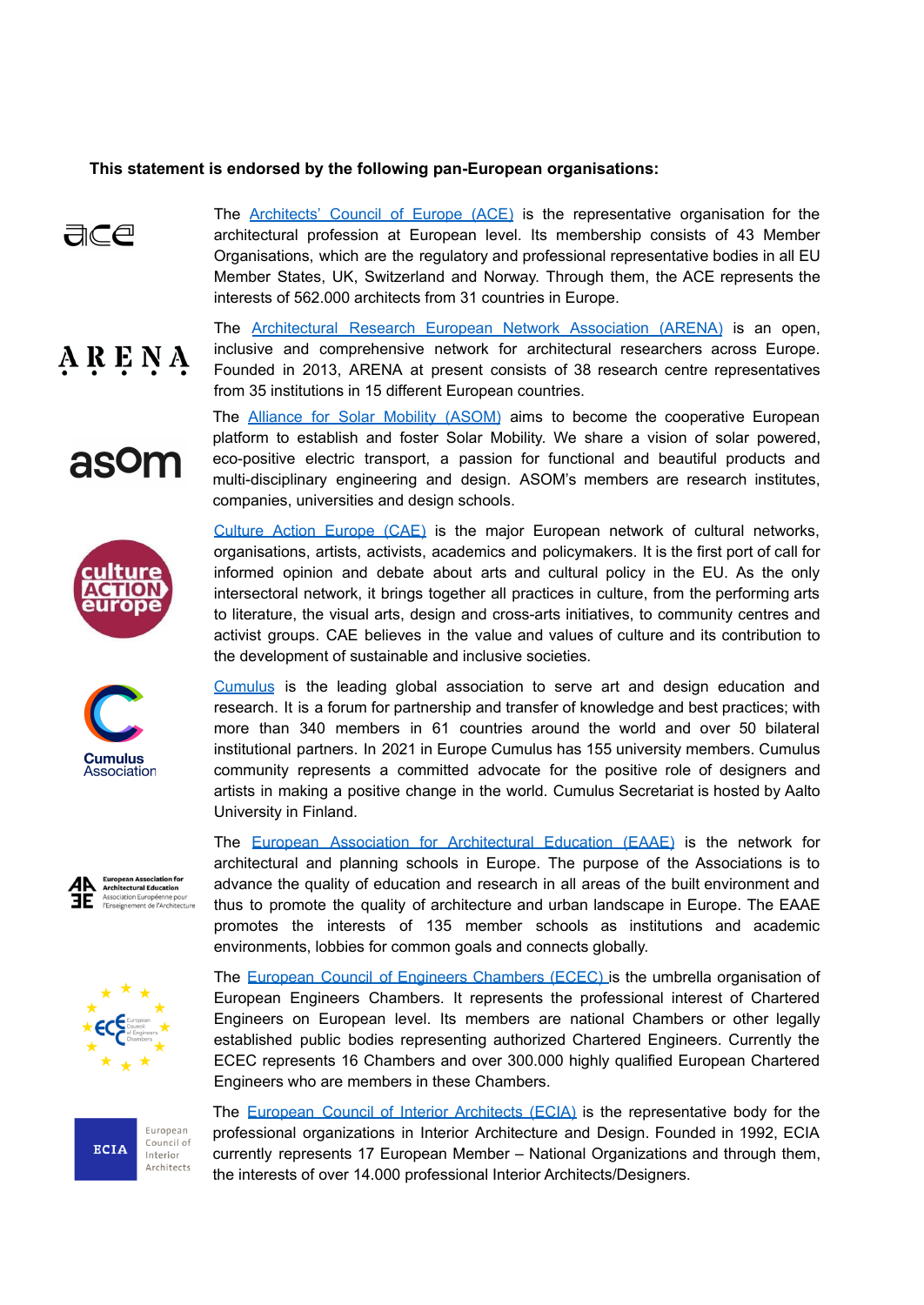**Creating our futures ECTP-CEU** European Council of Spatial Planners<br>Conseil européen des urbanistes





Platform

The [European](http://www.ectp-ceu.eu/index.php/en/) Council of Spatial Planners (ECTP) brings together 28 professional spatial planning associations and institutes from 24 European countries as well as corresponding members. It is an umbrella association providing its members with a common framework to promote the visibility, recognition of the important societal role and practice of planning and urban development in Europe.

[ELIA](https://elia-artschools.org/) is a globally connected European network that provides a dynamic platform for exchange and development in higher arts education. It represents 260 member institutions in 48 countries, with over 300.000 students across all art disciplines. By placing emphasis on the value of arts education and artistic research, ELIA is dedicated to enhancing the conditions in which higher arts education can flourish, both nationally and internationally.

[Europa](https://www.europanostra.org/) Nostra is the European Voice of Civil Society committed to Cultural Heritage. For over 50 years, we have celebrated, protected and advocated for Europe's natural and cultural heritage. Europa Nostra is today recognised as the largest and most representative heritage network in Europe, with 350 member and associate organisations and over 1,000 individual members from over 40 countries in Europe and beyond. We are forceful advocates of heritage – with its multiple benefits for our economy, society, culture and the environment – towards policy-makers at all levels of governance: local, regional, national and European. We campaign to save Europe's most endangered heritage sites and promote best practices in the heritage field across Europe.

The Future [Architecture](https://futurearchitectureplatform.org/) platform is a well-balanced ecosystem of European cultural Future Architecture players in architecture who perform specific roles within a complex European architecture program. It connects multi-disciplinary emerging talents to high profile institutions like museums, galleries, publishing houses, biennials, and festivals. It provides talented conceptual thinkers and practitioners in architecture with opportunities to speak up - and be seen and heard.



[ICLEI](https://iclei-europe.org/) - Local Governments for Sustainability is a global network of more than 1,750 local and regional governments committed to sustainable urban development. Active in 100+ countries, we influence sustainability policy and drive local action for low emission, nature-based, equitable, resilient and circular development. ICLEI Europe provides its members with a voice on the European and international stage, a platform to connect with peers and tools to drive positive environmental, economic and social change. ICLEI Europe works closely with an extended network of local and regional governments and partners on a broad range of topics.



IFLA [Europe](https://iflaeurope.eu/) is the European Region of the International Federation of Landscape Architects formed by 34 professional Landscape Architects' Associations with 20.000 landscape architects across Europe. It aims not only to promote the landscape architecture profession, recognising excellence in educational courses and promoting the best practice operations, but also striving to enhance the quality of landscape planning, monitoring and management, provide nature-based solutions in climate change mitigation and adaptation and ensure transformational changes in landscape, urban and rural areas.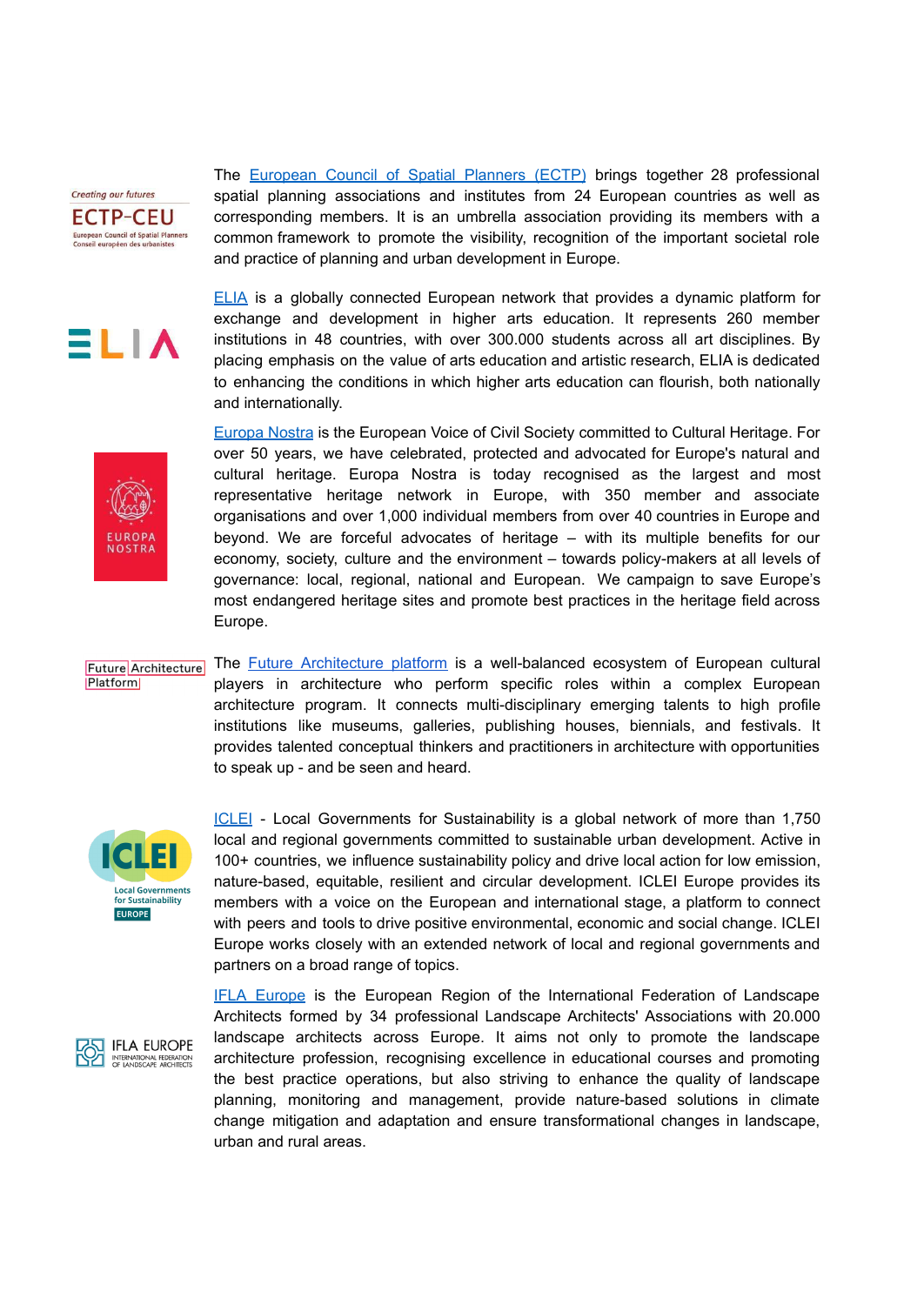

Trans [Europe](https://teh.net/) Halles (TEH) is a network of grassroots cultural centres with members in 38 European countries. With 131 members, TEH is one of the oldest and most dynamic cultural networks in Europe. We have been at the forefront of repurposing abandoned buildings for arts, culture and activism since 1983. Our three founding pillars are: People, Arts and Buildings.

#### **This statement was developed with inputs from, and is supported by:**



The German [Academy](http://dasl.de/the-academy.html) for Urban and Regional Spatial Planning (DASL) aims to support urban and regional spatial planning in theory and practice. The Academy also provides a forum in which people from a wide range of interests across the economy and society can pursue their shared interest in territorial development in discussion with planning professionals.



The Swiss Society of [Engineers](https://www.sia.ch/en/the-sia/) and Architects (SIA) is Switzerland's leading professional association for construction, technology and environment specialists. With over 16,000 members from the fields of engineering and architecture, the SIA is a highly professional and interdisciplinary network whose central aim is to promote sustainable and high-quality design of the built environment in Switzerland.



The French [FNCAUE](https://www.fncaue.com/) brings together the Councils of Architecture, Urbanism and Environment (CAUE). These associative bodies are deployed throughout most of France and carry out missions of public interest. The FNCAUE runs a network of 1,200 professionals (architects, landscape architects, town planners, etc.). The CAUEs advise and support local authorities before any development, construction, town planning or environmental project. They provide free advice to individuals wishing to build or renovate a property.